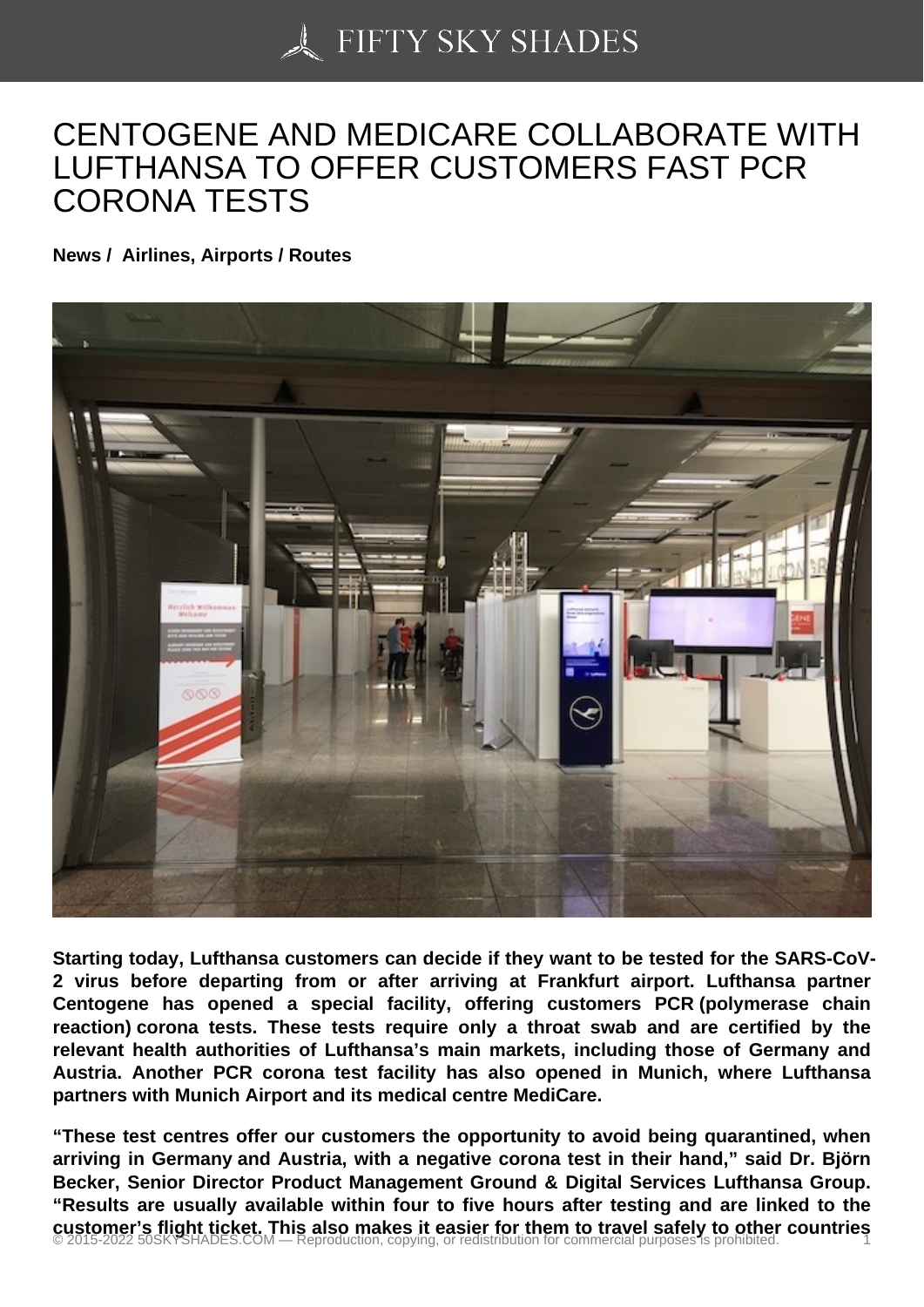Customers in Frankfurt are required to register for the test in advance either online ( www.centogene.com/corona) or directly at the test center. Each tested person will receive the result via an app link. To ensure a smooth process, it is recommended to have the PCR corona test conducted one day before the departure from Frankfurt airport or right after arrival. At [Frankfurt Airport, the tests](http://www.centogene.com/corona) will be conducted in a facility located between Terminal 1 and the "Squaire". Centogene is evaluating up to 380 tests per hour in a certified laboratory at the airport. This testing facility is open from Monday to Friday between 9am and 7pm and on Saturdays and Sundays between 9am and 5pm.

In Munich, Lufthansa is also offering PCR-corona tests in cooperation with the local airport clinic MediCare in Terminal 1. This testing facility is easy to reach for passengers travelling through Lufthansa's Bavarian hub. Passengers should request the tests also in advance in order to avoid any waiting time at the test center (email: notfallambulanz@munich-airport.de). The result of each test are available only after 3 to 4 hours later.

For all its international flights , Lufthansa recommends that customers should always proactively inform themselves about the current entry a[nd quarantine regulations of their](mailto:notfallambulanz@munich-airport.de) respective destinations. Information on all hygienic measures introduced by Lufthansa for its customers is available at https://www.lufthansa.com/sg/en/travelling-and-corona

Customers arriving in Germany and Austria are currently subject to a 14-day-quarantine if their travel originates from certain countries. Alternatively, they can provide evidence of a negative P[CR corona test. More information on which countries th](https://www.lufthansa.com/sg/en/travelling-and-corona)is applies to is available at the Robert-Koch-Institute on https://www.rki.de/DE/Content/InfAZ/N/Neuartiges\_Coronavirus/Risikogebiete\_neu.html